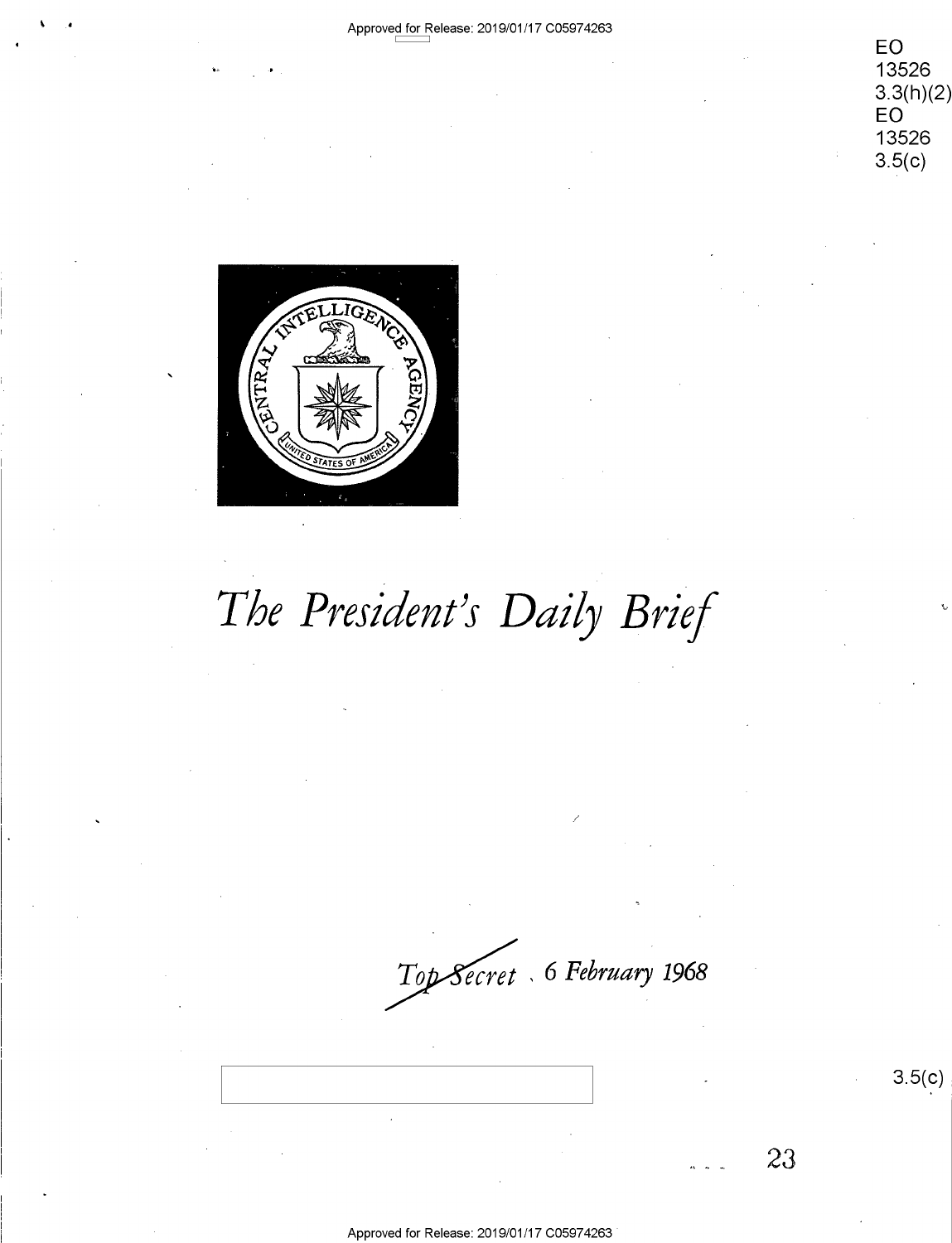

#### **DAILY** BRIEF DAILY'BRIEF 6 FEBRUARY 1968 6 FEBRUARY 1968

1. South Vietnam 1. South Vietnam (as of 5:00 AM last EST) .EST)

2. Korea 2.1Korea

Heavy fighting broke out again  $^{'}\,$ last night in the outlying Cholon sec-last night in the outlying Cholon-sec tion of Saigon, where the Viet Cong overran a national police precinct head-overran.a national police precinct.head quarters. There are signs that the Communists are moving fresh forces into Communists are moving fresh forces into the capital area. .the capital area.

US and South Vietnamese troops are US and South Vietnamese troOps are slowly increasing their control in Hue. slowly increasing their control in Hue. In much of the countryside, the Commu-In much of the countryside, the Commu nist offensive is losing steam. Signi-nist offensive is losing steam. Signi ficant enemy concentrations and battle ficant enemy concentrations and battle preparations, however, point to the possibility of a renewal of widespread possibility of <sup>a</sup> renewal.of.wideSpread military activity. military activity. TOP SECRET  $\begin{bmatrix} 1 & 0 & 0 & 0 \\ 0 & 0 & 0 & 0 \\ 0 & 0 & 0 & 0 \\ 0 & 0 & 0 & 0 \\ 0 & 0 & 0 & 0 \\ 0 & 0 & 0 & 0 \\ 0 & 0 & 0 & 0 \\ 0 & 0 & 0 & 0 \\ 0 & 0 & 0 & 0 \\ 0 & 0 & 0 & 0 \\ 0 & 0 & 0 & 0 \\ 0 & 0 & 0 & 0 \\ 0 & 0 & 0 & 0 \\ 0 & 0 & 0 & 0 \\ 0 & 0 & 0 & 0 \\ 0 & 0 & 0 & 0 \\ 0 & 0 & 0 & 0$ 

Most elements of the government Most elements of the government are now pulling together to deal with the crisis. Thieu has been uncharacter-the crisis. .Thieu.has been.uncharacter istically firm. Some members of the istically firm. Some members of the upper house are striking sour notes, upper house are striking sour notes, however, and may press for an investi-however, and may press-for an.investigation as to why the government was not gation as to why the government was not better prepared for the Tet offensive. better prepared for the Tet offensive.

Seoul continues to boil over what Seoul continues to boil\_over what it considers US failure to consult on it considers US failure to consult on how to handle the-Pueblo incident. how to handle the Pueblo incident. There was a small anti-American demonstration yesterday, along with threats stration yesterday, along with threats of bigger ones. The state of the state of  $\sim$ 

3.3(h)(2) 3.3(h)(2)

Yesterday the North Korean radio 'Yesterday-the North KOrean radio broadcast a fifth "confession" from a broadcast <sup>a</sup> fifth."confession" from.a Pueblo crewman which, like previous ones, expressed "guilt" over and apolo-ones, expressed "guilt" over and apologized for intrusion into North Korean gized for intrusion into North Korean waters.

TOP SECRET **A** TOP SECRET  $|$  3.5(c)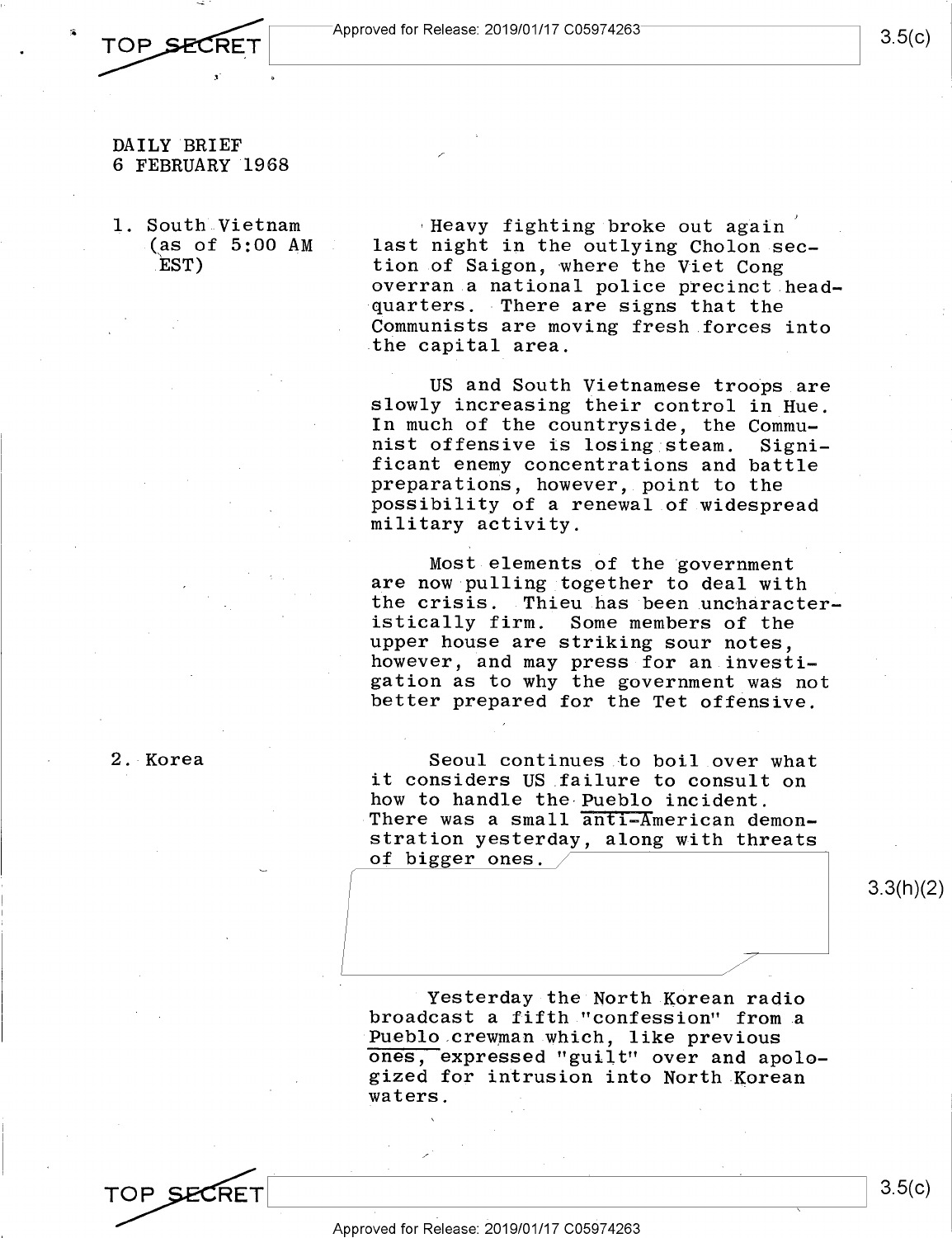**3 .. Middle East**  '3..Middle East

Arab leaders are getting fed up **with UN emissary Jarring. They say he**  with UN emissary Jarring. They.say he **simply travels from capital to capital**  simply travels from\_capital to capital **without coming up with any new pro-**without coming up with any new pro posals--while Israel digs in deeper in **the occupied areas. The Jordanians,**  the occupied areas. The Jordanians, **pointing to recent Israeli moves around**  pointing to recent Israeli moves around **Jerusalem, are threatening to go back**  Jerusalem, are threatening to go back **to the Security Council unless Jarring**  to the Security Council unless Jarring **does something.**  does-something.



4. Egypt 4. Egypt

5. Yemen 5..Yemen

TOP SECRET

~~~-~~/ Since June the role of so~ / Since June the role of Sor viet advisers has progressed from test viet advisers has progressed from.test flying newly arrived planes to in-flying newly arrived planes to in structing on tactics to flying opera--structing on.tactics to flying operational patrols. Egyptian officers are tional patrols. Egyptian officers are said to resent all this as a slur on said to resent all this as <sup>a</sup> slur on their ability and Egypt's sovereignty. .their ability and Egypt's sovereignty.

The military stalemate continues, The military stalemate continues, despite royalist claims that Sana is despite royalist claims that Sana is surrounded, all roads cut, and "the surrounded, all roads out, and "the ring closing tighter." The royalists ring closing-tighter." The royalists admit that the republicans seem to have plenty of ammunition and that republi-plenty of.ammunition and that republican air strikes, although fewer, are can air strikes, although fewer,.are still hampering royalist operations. still hampering royalist operations.



3.3(h)(2) 3.3(h)(2)

3.3(h)(2) 3.3(h)(2)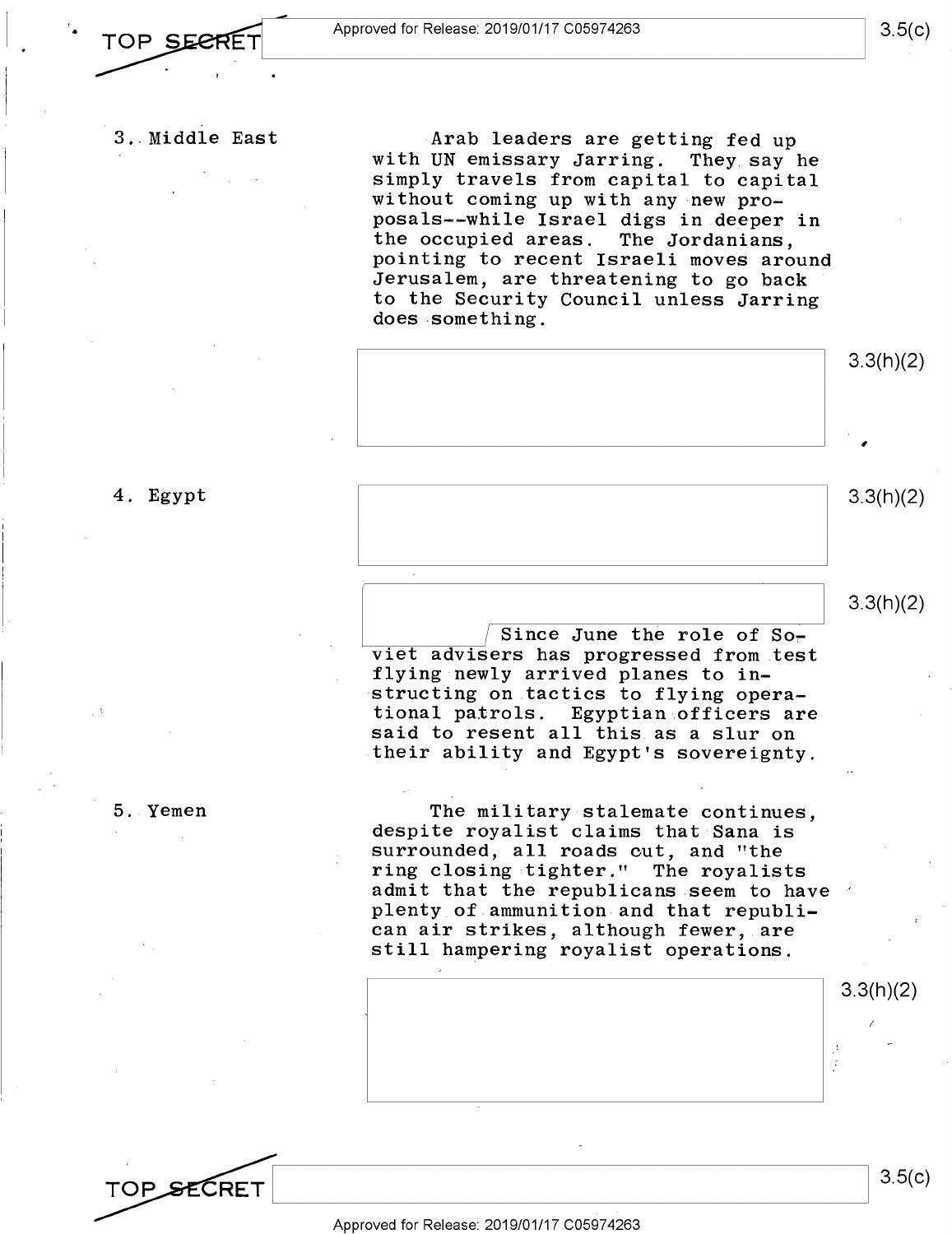. ~LI \_\_\_ A\_p\_pr-ov\_e\_d\_fo\_r\_R\_e\_le\_a\_se\_: \_20\_1\_9\_10\_1\_11\_7\_c\_o\_59\_7\_4-26\_3 \_\_\_\_\_\_\_\_\_ ------"I 3\_ S( C) Approved for Release: 2019/01/17 C05974263 3.5(C) 3.5(C)

6. Panama 6. Panama

The campaign is getting nastier. Samudio's forces virtually control the Samudio's forces virtually control the government machinery, and he may get \_government machinery, and he may get both the electoral tribunal and the NationaJ \_Guard in his corner. If he fiational Guard in his corner. If he does, backers of the popular Arnulfo Ariasswill be tempted to resort to.vio-Arias will be tempted to resort to vio lence.

7. United Kingdom

Embassy London, in assessing the 7. United Kingdom Embassy London, in-assessing the economic situation since devaluation, economic situation since devaluation, believes the government's program is believes the government's program is basically sound. The embassy feels, however, that implementation is seri-however, that implementation is seri ously threatened by the uneasiness of the financial community, business, and the financial community, business, and labor, as well as declining public confidence in the government and the prime 'fidence in the government and the prime minister. minister.

> Potentially troublesome parts of Potentially troublesome parts of the program, such as reduction of pri-the program, such as reduction of.pri-  $\mathbf{v}$ ate domestic consumption and clampdowns on wage and price increases, have not yet been announced. not yet been announced.

TOP SECRET

 $3.5(c)$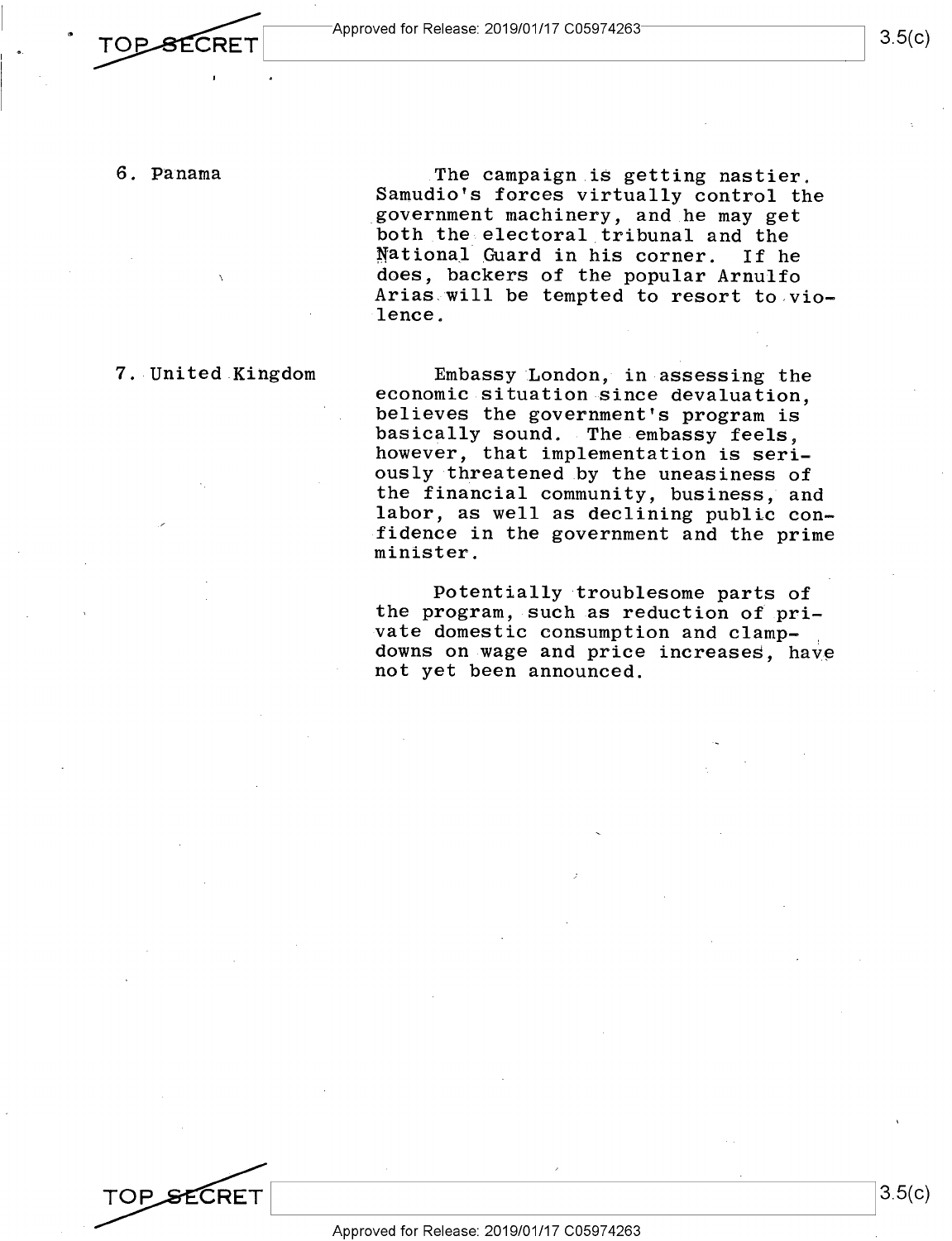Top Secret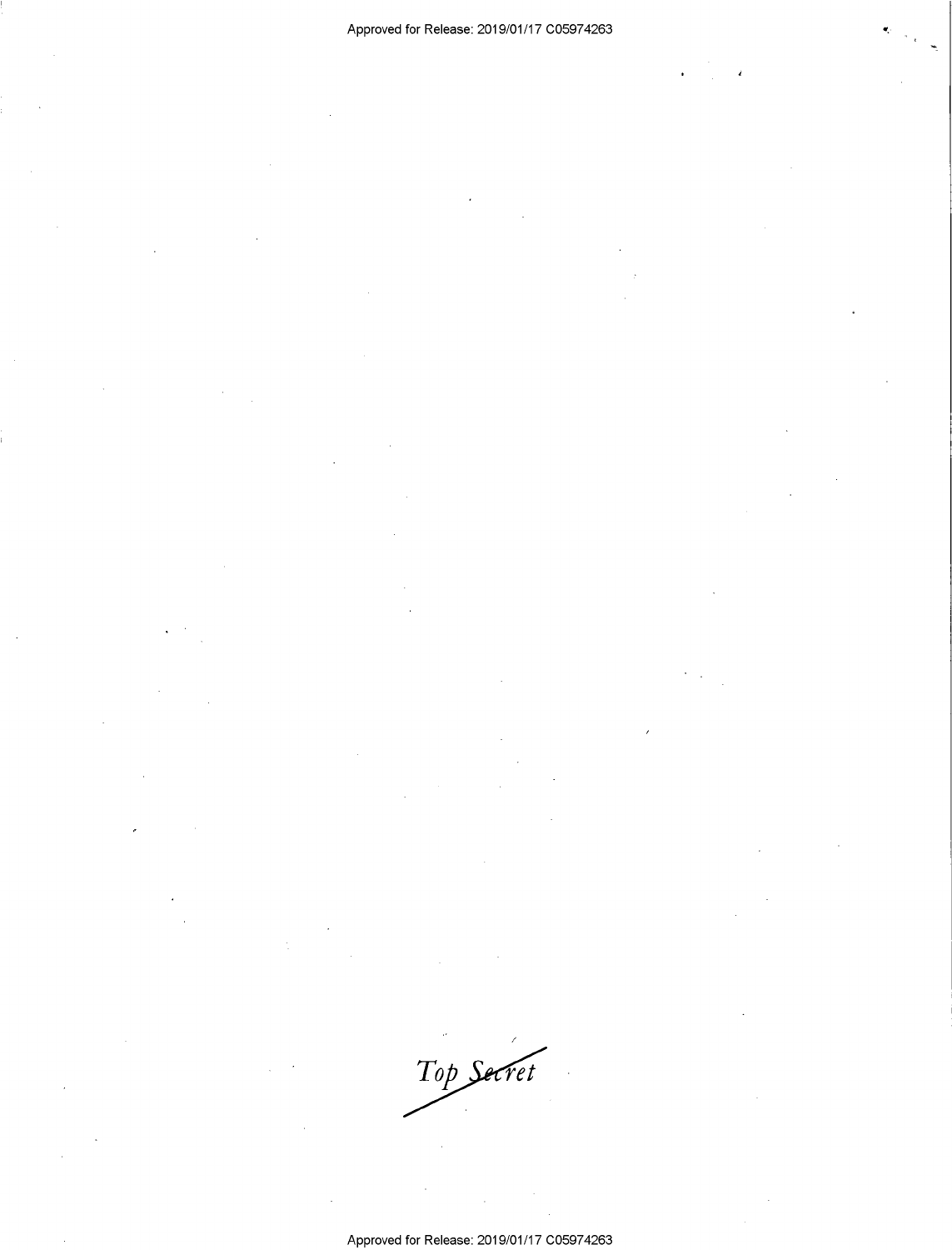



#### *FOR THE PRESIDENT'S EYES ONLY*  FOR THE PRESIDENT'S EYES ONLY

## **Special Daily Report on North Vietnam**  Special Daily. Report on North Vietnam

3.5(c) 16 3:0 6 February 1968 6 February 1968 Top Secret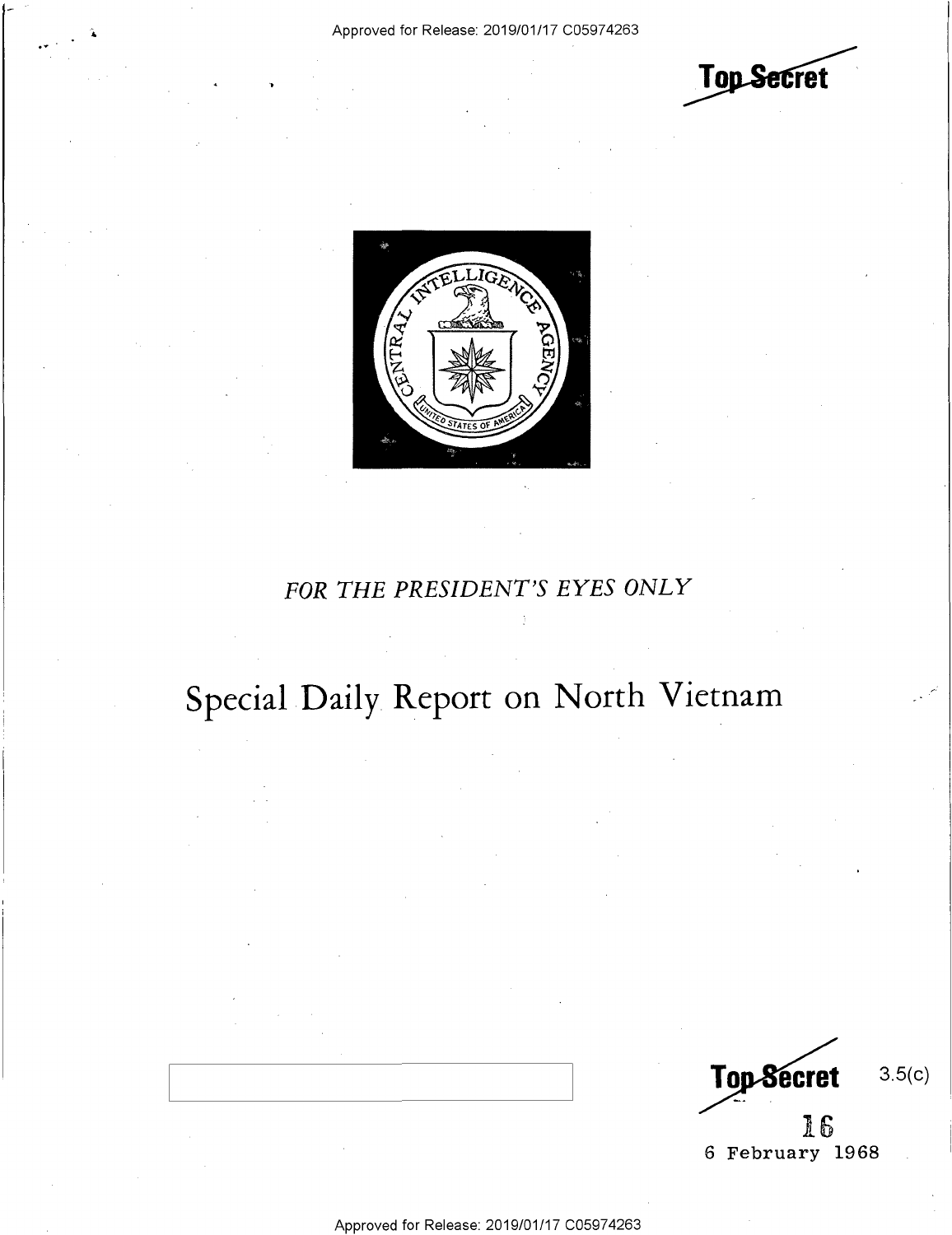<sup>~</sup>\_\_\_\_--;:=--Approved for Release: 2019/01/17 C0597426:~---------~ Approved for Release: 2019/01/17 CO5974263 Approved for Release: 2019/01/17 C05974263<br>
and the contract of the contract of the contract of the contract of the contract of the contract of the contract of the contract of the contract of the contract of the contract o

**Approved for Release: 2019/01/17 C05974263** TOP-SECRET

3.5(c)

Special Daily Report on North Vietnam Special Daily Report on North Vietnam for the President's Eyes Only

6 February 1968 6 February 1968

### I. NOTES ON THE SITUATION I. NOTES ON THE SITUATION

The Hanoi Scene: The following are observations 3.3(h)(2) three surface-<u>to-air miss</u>iles flying  $3.3(h)(2)$ horizontally on 15 January.  $\overline{\hspace{1cm}}$  they prob-  $\overline{33(h)(2)}$ norizontally on is January.<br>ably hit around Gia Lam where, where where the damage is allowed the damage of the damage done by their mishandling" would be blamed on the US. done by their mishandling" would be blamed on the US. 3.3(h)(2) 3.3(h)(2)  $3.3(h)(2)$ 

--It takes 15 days to get a letter from Haiphong. .——It takes 15 days to get <sup>a</sup> letter from Haiphong.

--There was a big recruiting drive in Hanoi in --There was <sup>a</sup> big recruiting drive in Hanoi in January. .January.

the Chinese, Cuban, and Ko-E: 'the Chinese, Cuban, and Ko- SEXhXZ) rean embassies are digging bigger and better air raid shelters. The Chinese,  $\begin{bmatrix} 1 & 0 & 0 & 0 \\ 0 & 0 & 0 & 0 \\ 0 & 0 & 0 & 0 \\ 0 & 0 & 0 & 0 \\ 0 & 0 & 0 & 0 \\ 0 & 0 & 0 & 0 \\ 0 & 0 & 0 & 0 \\ 0 & 0 & 0 & 0 \\ 0 & 0 & 0 & 0 \\ 0 & 0 & 0 & 0 \\ 0 & 0 & 0 & 0 \\ 0 & 0 & 0 & 0 \\ 0 & 0 & 0 & 0 \\ 0 & 0 & 0 & 0 & 0 \\ 0 & 0 & 0 & 0 & 0 \\$ not only for the flattening of Hanoi, but for the not only for the flattening of Hanoi, but for the possible use of atomic weapons as well. possible use of atomic weapons as well. 3.3(h)(2) 3.3(h)(2) raid shelters. The Chinese,  $\vert$  are preparing

> \* \* \* \*\* '\*

Hanoi Again Rejects San Antonio Formula: In .Hanoi Again Rejects San Antonio Formula: In its first statement on negotiations since the beginning of the Communist offensive in the South, ginning of the Communist offensive in.the South, Hanoi has issued a routine rejection of the San An-Hanoi has issued <sup>a</sup> routine rejection of the San Antonio formula and President Johnson's 1 February tonio formula and President Johnson's 1 February comments on the prospects for settling the war. A comments on.the prospects for settling the war. A commentary in the party daily Nhan Dan broadcast on commentary in the party daily Nhan Dan broadcast on sommonicaty in the party darty had been produced on conditions" by demanding "reciprocity" and urging conditions" by demanding "reciprocity" and urging the Vietnamese people to pay a price by Etopping or the Vietnamese people to pay <sup>a</sup> price by stopping or: slowing down the "patriotic struggle." This de-slowing down the "patriotic struggle." This de mand, the commentary alleged, was the essence of mand, the commentary alleged, was the essence of the San Antonio formula and repeated by the Presi-the San Antonio formula and repeated by the Presi dent on 1 February. dent on <sup>1</sup> February.

Hanoi made no direct connection between events Hanoi made no direct connection between events in the South and the question of negotiations. The in the South and the question of negotiations. The broadcast also made no mention of recent remarks by broadcast also made no mention.of recent remarks by' US officials on the reciprocity aspect of the San US officials on the reciprocity aspect of the San Antonio formula. Antonio formula. ' '

Approved for Release: 2019/01/17 C05974263 Approved for Release: 2019/01/17 C05974263 '

3.5(c)  $\overline{S}$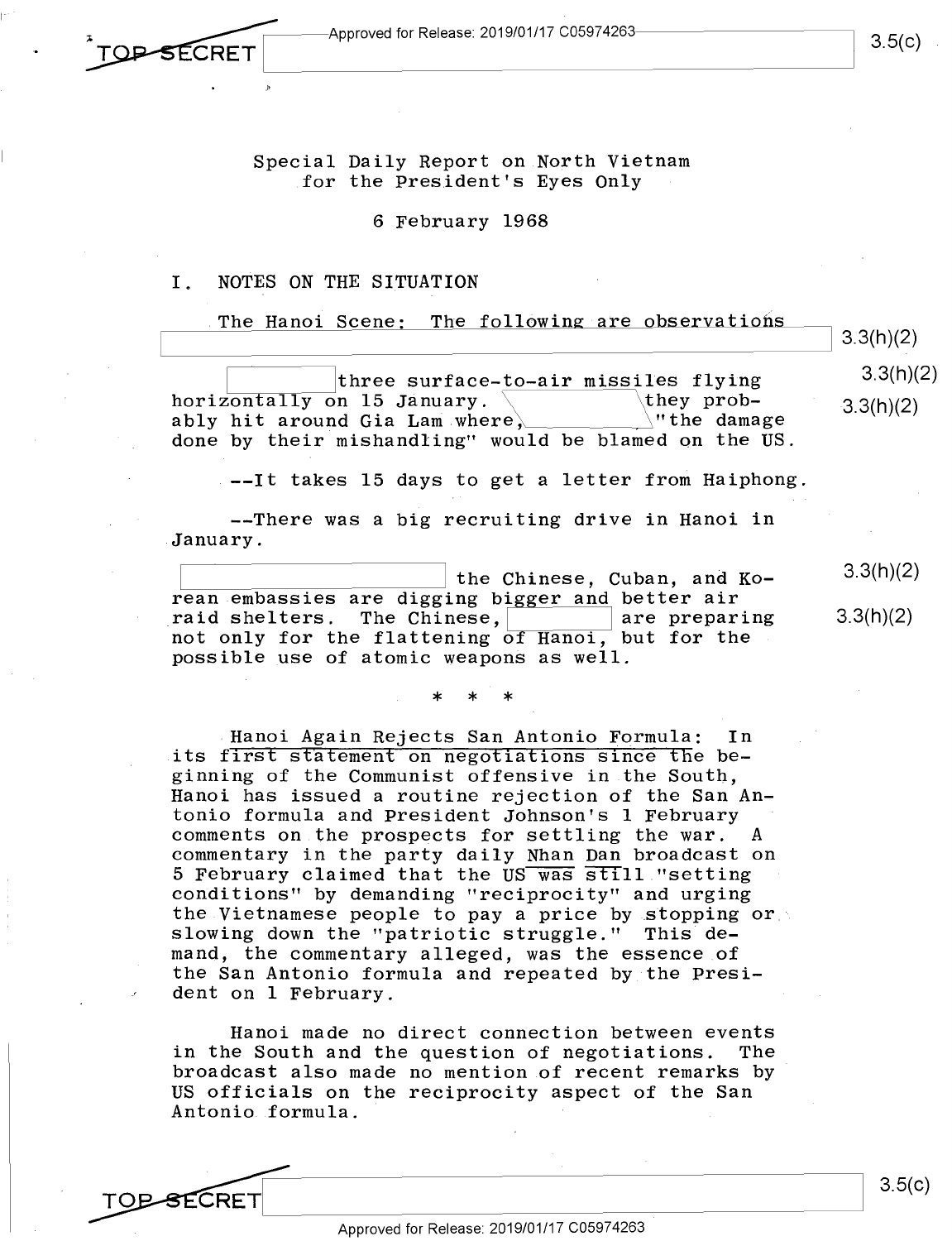,.

TOP SECRET

'9

TOP\_<del>SE</del>CRET

French Correspondent Reports on Strategy: A 4 February dispatch from the French correspondent in Hanoi describing Communist objectives in the current Hanoi describing Communist objectives in the current military offensive appears to be another North Vietnamese - inspired story. The newsman, Bernard Cabanes, claims that the Viet Cong and Hanoi are more elated claims that the Viet Cong and Hanoi are more elated about the political results of their five-day offen-about the political results of their five—day offenm about the porttreat results of their five day offen about its military success. Quoting unidentified sources in Hanoi, Cabanes says that the fighting in South Vietnam is Cabanes says that the fighting in South.Vietnam is only the beginning of a "new phase of struggle" and that it will be weeks before the political gains of that it will be weeks before\_the political gains of their new offensive can be evaluated. their new offensive can be evaluated.

Besides the battles for large towns which have Besides the battles for large towns which have been publicized, the Communists claim to have "swept been publicized, the Communists claim\_to have "swept into many small towns and villages'' throughout the into many small towns and villages" throughout the country.· The plan, according to this news analysis, country.' The plan, according to this news analysis, is to hold territory where possible and set up new is to hold territory where possible and set up new administrative units. Where the ground cannot be administrative units. Where the ground cannot be held, their objective is to destroy the local gov-held, their objective is to destroy the local gov ernment structure.

This analysis is a reasonable approximation of Communist strategy in last week's attacks. Cabanes' Communist strategy in last week's attacks. Cabanes' material is always censored and frequently inspired. material is always censored and frequently inspired. This kind of interpretation enables Hanoi to capi-'This kind-of interpretation enables Hanoi to capi talize on the potential political disruption of the talize on.the potential political disruption of the offensive and at the same time makes allowances for offensive and at the same time makes allowances for military reverses. military reverses.

> \* \* \* \*\*\_ \*

Giap Reported in Hanoi: The French correspondent also reports that General Giap was in Hanoi during Tet. There has been persistent speculation in ing Tet. There has been.persistent speculation in the Western press that he was personally leading the Western.press that he was personally leading troops around Khe Sanh. troops around Khe Sanh.

> \* \* \* \*.\* \*

Shipping Report: Cargo deliveries to North Vietnam by foreign flag ships in January totaled about  $192,300$  tons, some  $45,000$  tons more than the previous monthly record import level set in May 1967. Large monthly reocrd import level set in-May—1967. Large monthly record import lever set in may 1997. Earge and the interest of foodstuffs, fertilizer, and petroleum accounted for the increase.

 $\downarrow$ 

-2-

 $3.3(h)(2)$ 

 $3.5(c)$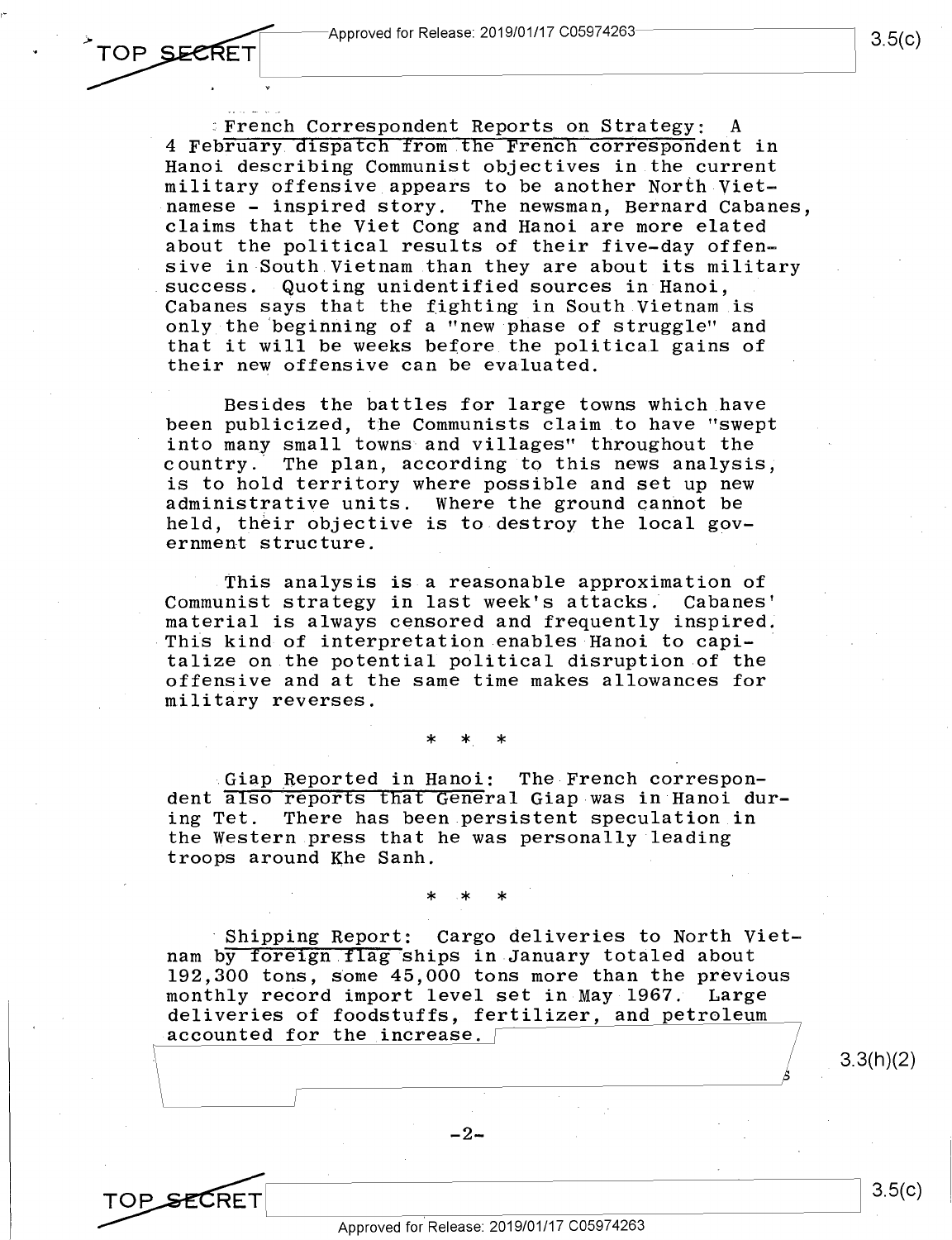**External Proved for Release: 2019/01/17 C05974263**  $\textsf{CRET} \hspace{1.5cm} | \hspace{.15cm} \textsf{5.9(G)}$ 

rOPSECRET

TO<del>D S</del>ECRET

3.5(c)



Light transport aircraft of this type--modified for ground attack--bombed a radar facility in Laos on for ground attack——bombed <sup>a</sup> radar facility in Laos on 12 January. The attack was not a success, and one .12 January. The attack was not <sup>a</sup> success, and one of the two attacking planes was shot down. It is pos-of the two attacking planes was shot down. It is-pos sible, however, that the AN-2s are preparing for a second raid on the same facility. (It supports US second raid on.the same facility. (It supports US air operations against North Vietnam.) On the other air operations against North Vietnam.) 0n the other hand, there are tenuous indications that the AN-2s hand, there are tenuous indications that the AN-Zs could be directed against allied forces in the vicinity could be directed against allied forces in.the vicinity of the Demilitarized Zone. of the Demilitarized Zone.

International Control Commission Still Reluctant International Control Commission Still Reluctant to Fly: The ICC aircraft will not make today's schedto Fiy: The ICC afficialt will hot make today s sched-<br>uled flight to Hanoi where it was to pick up the three American pilots the North Vietnamese are releasing. American pilots the North.Vietnamese are releasing. American priots the North Victhamese are releasing.<br>The aircraft is based at Saigon (it makes stops at Phnom Penh and Vientiane en route to Hanoi) and the Phnom Penh and Vientiane en route to Hanoi) and the security situation has put the ICC Saigon secretariat security situation has put the ICC Saigon secretariat temporarily out of action. The ICC hopes to make the next scheduled fltght on Friday. next scheduled flight on Friday.

\* \* \*

\* \*

\*

\* \* \* \*>|< \*

II. NORTH VIETNAMESE REFLECTIONS OF US POLITICAL II. NORTH.VIETNAMESE REFLECTIONS OF US POLITICAL -ATTITUDES ON THE WAR {ATTITUDES ON THE WAR

Nothing of significance to report. \_Nothing of significance to report.

 $-3-$ 

3.5(c)  $\overline{\text{CRET}}$  3.5(c)